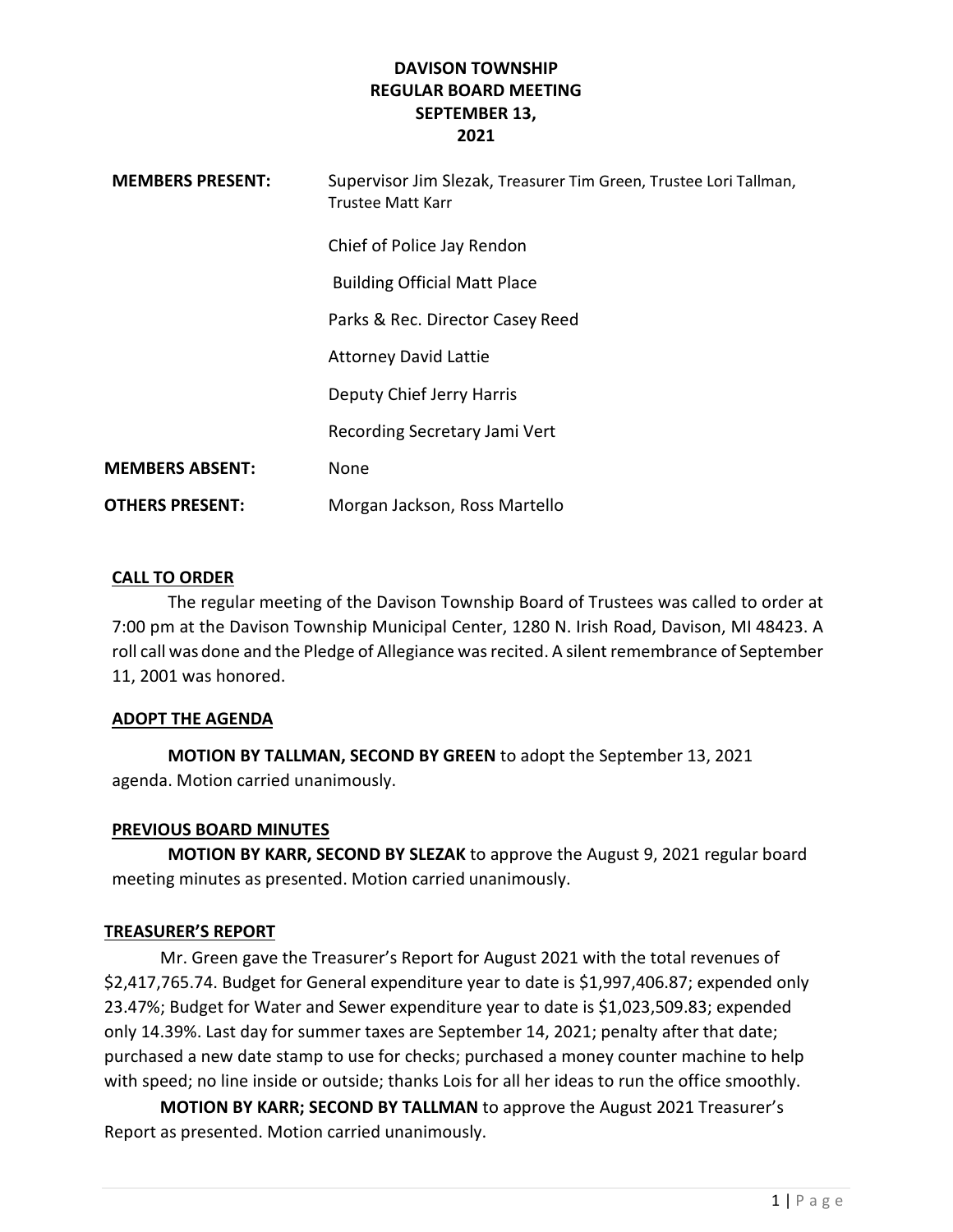## APPROVE BOARD EXPENDITURES

 Mr. Slezak gave the Board Expenditures Report for August 5, 2021 through September 9, 2021 with the total expenses of \$3,206,877.77.

MOTION BY KARR; SECOND BY SLEZAK to approve payment of the Board Expenditures as presented. Roll Call: Green – yes; Karr – yes; Tallman – yes; Slezak – yes; Motion carried unanimously.

## UNFINISHED BUSINESS

None

## DEPARTMENT REPORTS & INFORMATIONAL ITEMS

 Supervisor's Update – court street repaved; new business coming in; good for residents Police Update – cops and cones were a success; coffee with cops had a great turn out; bike patrol out; lots of good feedback with that

 Parks Update – 80 rentals; Robert Williams property finished up with grant projects; safety railing installed; Lake Callis is closed for the season; preparing for Trunk or Treat drive thru October 22, 2021; gearing up for Halloween and Christmas

 Building Update – for September issued 32 building permits; construction value of \$679,996.00; total cost of permits \$8,873.00

## PUBLIC COMMENT

The public comment period opened at 7:08 P.M.

 Ross Martello – 8111 O'Hara Dr, Davison, MI – applied for variance for solar panels; was denied; does not think its fair; there is no concern with health or safety by having it on the front of house; house faces south; sun is in the south; upset that he had to pay \$400.00 when the committee says they have no power to grant him permission; should have been offered a refund in that case.

 Morgan Jackson – 905 Adams Blvd, Davison, MI – Republican nominee; spent last decade working in the medical field; not a politician; a wife, mother and a business woman; runs family business; knows how to run the office smoothly; passionate about running the office; integrity; before casting any vote, I will ask myself is this in the best interest of the residents.

The public comment period was closed at 7:15 P.M.

### NEW BUSINESS

# APPROVE RECOMMENDATION FOR CASE #16-RZ-96 – REZONING OF 2 PARCELS ON MAIN GATE DR. – FROM GC (GENERAL COMMERCIAL) TO RU-1 (RESIDENTIAL URBAN)

 MOTION BY GREEN, SECOND BY SLEZAK to approve the recommendation for case #16-RZ-96 – rezoning of 2 parcels on Main Gate Dr. – from GC (General Commercial) to RU-1 (Residential Urban). Roll Call – Green – yes; Slezak – yes; Karr – yes; Tallman – yes. Motion carried unanimously.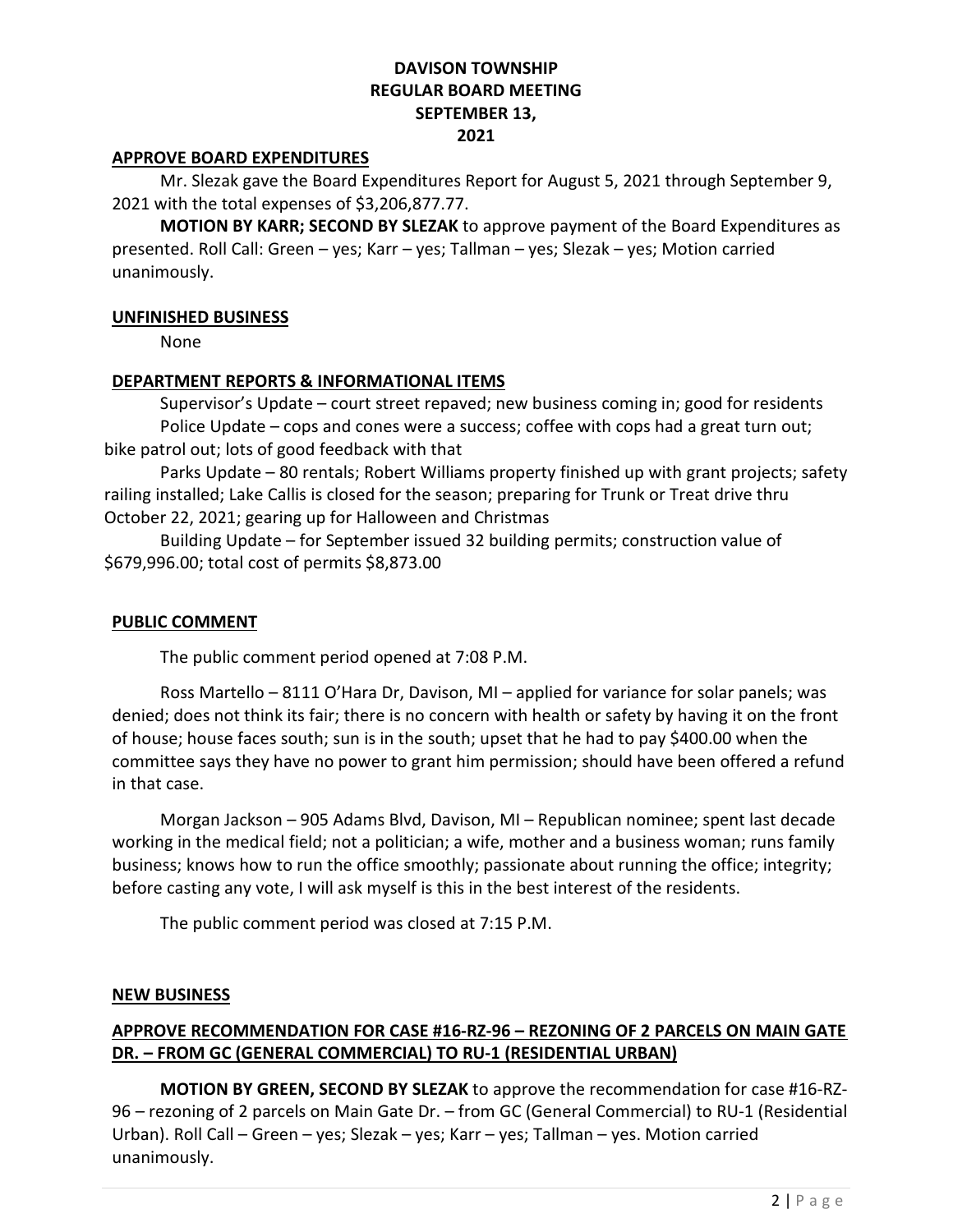### APPROVE LIQUOR LICENSE FOR KIRIN RAMEN SUSHI

MOTION BY GREEN, SECOND BY SLEZAK to approve the liquor license for Kirin Ramen Sushi. Motion carried unanimously.

## APPROVE SUPERVISOR'S BUDGET AMENDMENT

 Removed; don't have to do; speaking with Plante Moran does not have to be done; changes reflect last year.

# APPROVE WAGE INCREASE FOR TWO EMPLOYEES

 MOTION BY SLEZAK, SECOND BY GREEN to approve a wage increase for Lisa Minto of \$2.50/hour effective immediately.

Karr – can we have discussion on it

Slezak – she achieved her level 2 assessing license as Michigan Certified Assessing Officer

Tallman – idea she will be taking on more job responsibility

Slezak – yes; if you want to know more, we will have to go into closed session

 Lattie – normally when you talk about employee increase, discussion ability causes closed session; Lisa if you want you can sit in on it

Slezak – do it at the end of the meeting; announce both at the end

Tallman – if we are all here let's talk about it; general questions

Slezak – go into closed session then

# APPROVE SENIOR BUDGET AMENDMENT

 Tallman – got notification from county that they increased Senior mileage for the year by \$26,250.00; total change of \$52,500.00; hourly rate for employee changed; along with FICA; put into capital outlay; maintenance issues

MOTION BY SLEZAK, SECOND BY KARR to approve budget amendment for senior center. Roll Call – Tallman – yes; Karr – yes; Slezak – yes; Green – yes. Motion carried unanimously.

# APPROVE DENTAL CHANGE

 Tallman – questions; part of the bigger packet; all for saving money; not comfortable with the changes due to current employees having not been able to check with their doctors; union negotiation; labor attorney said not to make any changes; make sure all employees have their questions answered; not comfortable with approving these changes

Slezak – Gouri emailed and said it was okay

 Tallman – bring the representatives back in for current employees; substantial changes on life; some plans sound promising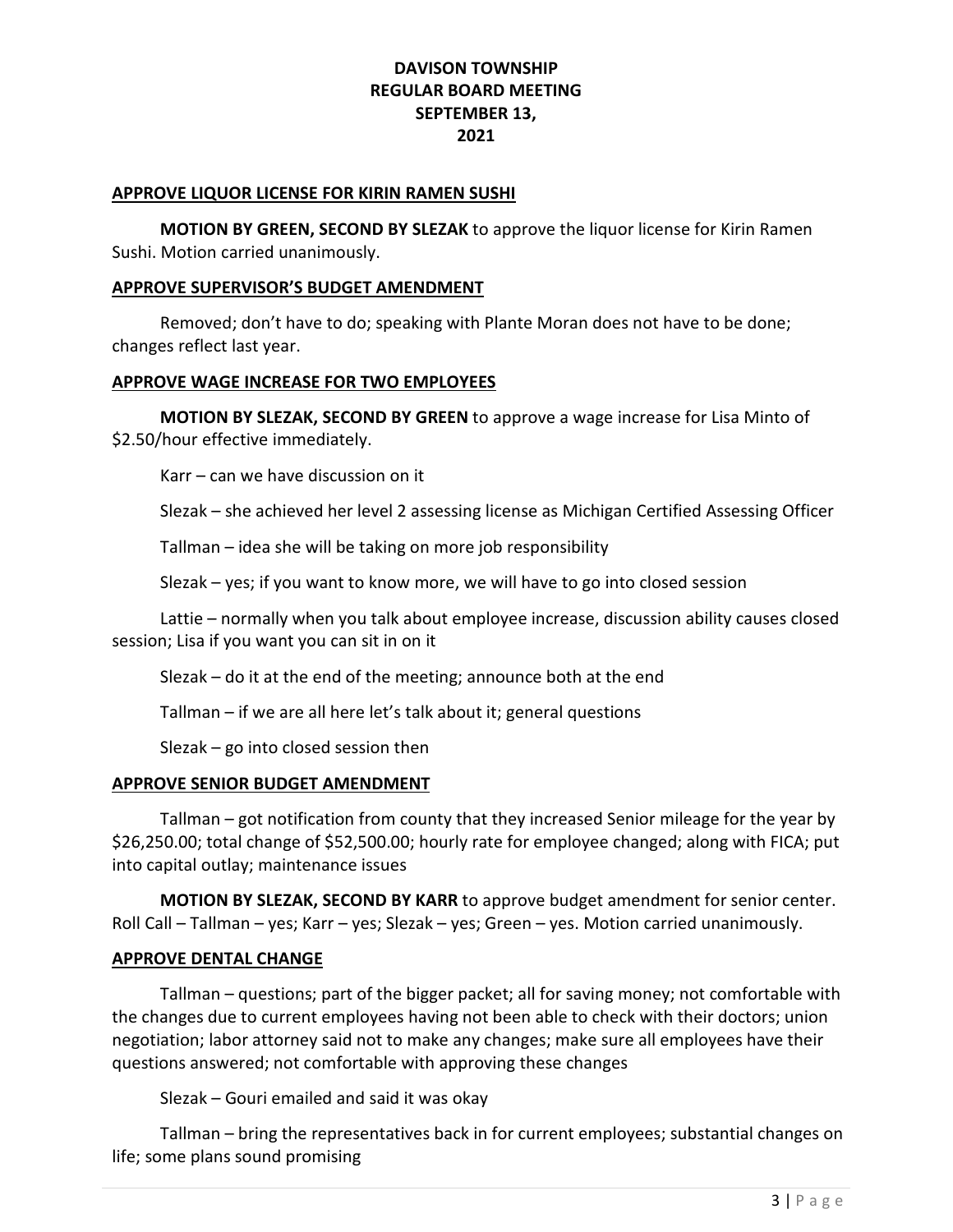### 2021

 Slezak – the board has had this for over 2 months; I've reached out to the representatives; all board members should reach out as well

Karr – has it been presented to the hourly employees and union reps and police

Slezak – it does not have to be if better or similar coverage

 Karr – language; life insurance Is not comparable; can they come back on us as the board; we need to have a meeting like we did with the retirees

Slezak – they have been at the other two monthly meetings

 Green – the board has had plenty of time to look it over; stall tactic to save township money over \$90k; coverage is same if not better

Karr – this affects all current employees

Green – that is why we did each one separate

Slezak – lets stop right there; have a workshop

Tallman – address all concerns; labor attorneys need to be involved

Lattie – do you want to withdraw the motion or vote on it

Slezak – don't think you're supposed to do that

Lattie – if we make the motion to withdraw

Slezak – do you want to withdraw Green

Green – no, they have had plenty of time

Roll Call – Green – yes; Slezak – yes; Karr – no; Tallman - no

 Motion did not carry. Slezak – we will take G, H, I, J off the agenda and have special workshop for current employees; Tuesday, September 28, 2021 at 12:00 P.M.

### APPROVE TOWNSHIP BOARD MEETING TIME CHANGE FROM 7:00 P.M. TO 6:00 P.M.

Slezak – Zoning Board of Appeals; Planning Commission have been moved to 6:00 P.M.

Tallman – concerns are we getting request from residents; pros and cons on both sides

Slezak – other boards are at 6 P.M.

Tallman – this would take effect next month for October

Slezak – yes

MOTION BY SLEZAK, SECOND BY GREEN to approve the Township Board Meeting be moved to 6:00 P.M. Roll Call: Green – yes; Slezak – yes; Karr – no; Tallman – yes. Motion carried.

### APPROVE HOURLY UNION CONTRACT

Slezak – if you want to discuss we need to go into closed session; contract is not public